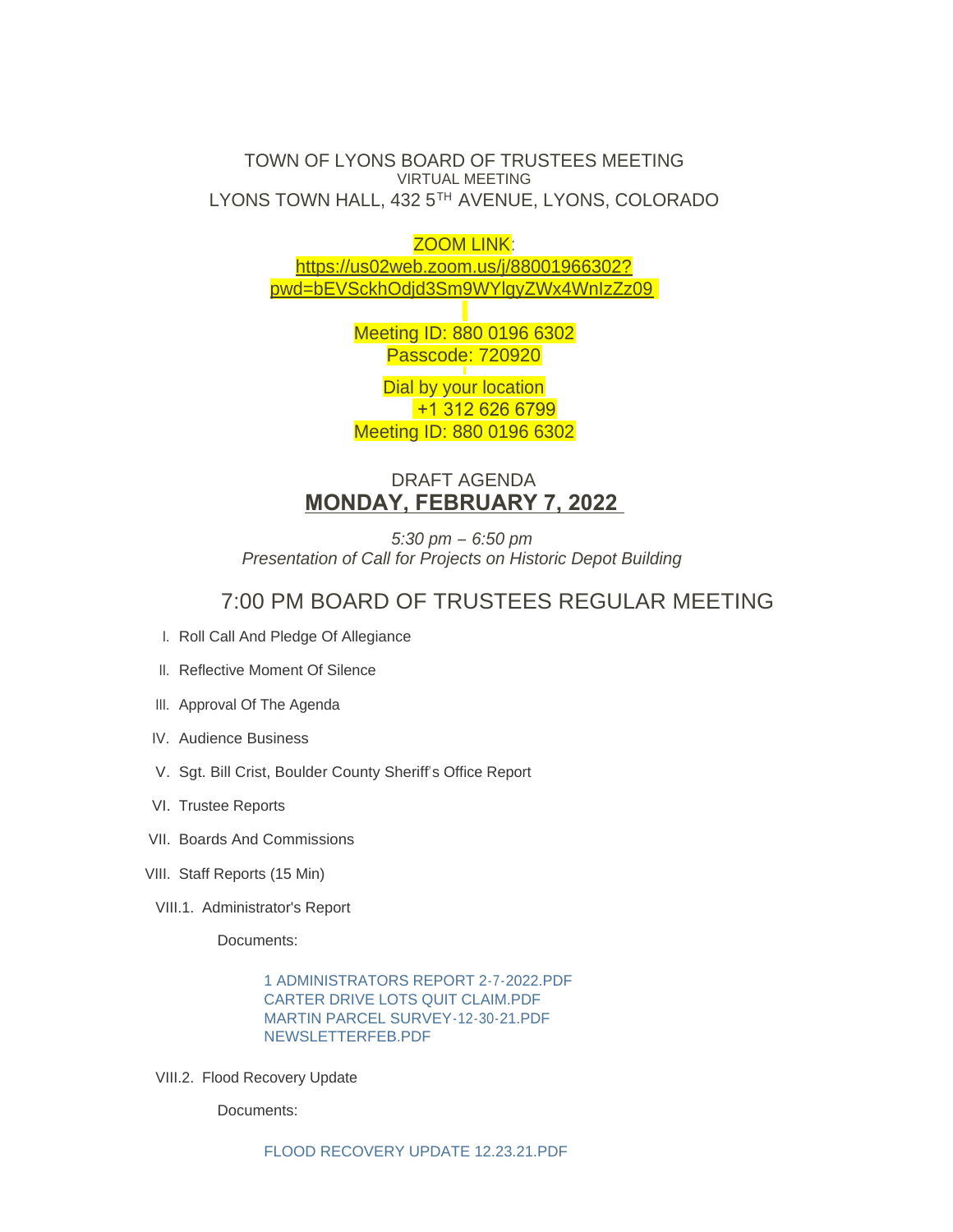- VIII.3. Legal Update
- IX. Consent Agenda
- IX.1. Resolution 2022-5 A Resolution Of The Town Of Lyons, Colorado Approving A Professional Services Agreement With J-U-B, Inc. For Construction Management Services For The 4th Avenue Pedestrian Bridge Construction Management Project, Project 21-SRTS PED BRIDGE-02

Documents:

[RESO 2022-05\\_BOT COVER\\_4AVE-PB\\_CM\\_J-U-B](https://www.townoflyons.com/AgendaCenter/ViewFile/Item/9776?fileID=20172)  ENGINEERS\_CONTRACT.PDF [RESO 2022-05\\_4AVE-PB\\_CM\\_J-U-B ENGINEERS\\_CONTRACT.PDF](https://www.townoflyons.com/AgendaCenter/ViewFile/Item/9776?fileID=20171) [4AVE-PB\\_CM\\_J-U-B ENGINEERS\\_CONTRACT.PDF](https://www.townoflyons.com/AgendaCenter/ViewFile/Item/9776?fileID=20173)

IX.2. RESOLUTION 2022-10 - A RESOLUTION OF THE TOWN OF LYONS, COLORADO RATIFYING THE PROFESSIONAL SERVICES AGREEMENT WITH KUMAR AND ASSOCIATES, INC. FOR THE GOCO BLACK BEAR HOLE AND 2ND AVE TRAILHEAD IMPROVEMENTS – MATERIALS TESTING PROJECT

Documents:

RESO 2022-10\_BOT COVER\_GOCO BBH\_MATERIALS [TESTING\\_KUMAR\\_CONTRACT \(DITTMAN EDITS 2-3-2022\).PDF](https://www.townoflyons.com/AgendaCenter/ViewFile/Item/9777?fileID=20174) [RESO 2022-10\\_GOCO BBH\\_MATERIALS TESTING\\_KUMAR\\_CONTRACT](https://www.townoflyons.com/AgendaCenter/ViewFile/Item/9777?fileID=20175)  (DITTMAN EDITS 2-2-2022).PDF [GOCO BBH\\_MATERIALS TESTING\\_KUMAR\\_CONTRACT.PDF](https://www.townoflyons.com/AgendaCenter/ViewFile/Item/9777?fileID=20176)

IX.3. RESOLUTION 2022-11 A RESOLUTION OF THE TOWN OF LYONS, COLORADO RATIFYING THE FIRST AMENDMENT TO THE CONSTRUCTION AGREEMENT WITH SOUTHPAW ELECTRIC CORPORATION FOR THE BACKUP POWER PUBLIC WORKS GENERATOR PROJECT

Documents:

[RESO 2022-11\\_BOT COVER\\_BUPP\\_SOUTHPAW\\_AMEND 1.PDF](https://www.townoflyons.com/AgendaCenter/ViewFile/Item/9778?fileID=20178) [RESO 2022-11\\_BUPP\\_SOUTHPAW\\_AMEND 1.PDF](https://www.townoflyons.com/AgendaCenter/ViewFile/Item/9778?fileID=20179) [BUPP\\_SOUTHPAW\\_AMEND 1\\_EXECUTED\\_V2.PDF](https://www.townoflyons.com/AgendaCenter/ViewFile/Item/9778?fileID=20177)

IX.4. RESOLUTION 2022-12 A RESOLUTION OF THE TOWN OF LYONS, COLORADO RATIFYING THE FIRST AMENDMENT TO THE CONSTRUCTION AGREEMENT WITH ANDERSON BRIDGES, LLC FOR THE 4th AVE PEDESTRIAN BRIDGE AND CONNECTION SRTS PROJECT

Documents:

[RESO 2022-12 BOT COVER\\_4AVE-PB\\_ANDERSON BRIDGES\\_AMEND](https://www.townoflyons.com/AgendaCenter/ViewFile/Item/9779?fileID=20181)  1.PDF [RESO 2022-12\\_4AVE-PB\\_ANDERSON BRIDGES\\_AMEND 1.PDF](https://www.townoflyons.com/AgendaCenter/ViewFile/Item/9779?fileID=20182) [4AVE-PB\\_ANDERSON BRIDGES\\_AMEND 1\\_EXECUTED.PDF](https://www.townoflyons.com/AgendaCenter/ViewFile/Item/9779?fileID=20180)

IX.5. RESOLUTION 2022-13 A RESOLUTION OF THE TOWN OF LYONS, COLORADO RATIFYING THE FIRST AMENDMENT TO THE PROFESSIONAL SERVICES AGREEMENT WITH CENTENNIAL ARCHAEOLOGY LLC FOR CONSULTANT SERVICES FOR THE BACKUP POWER PROJECT

Documents: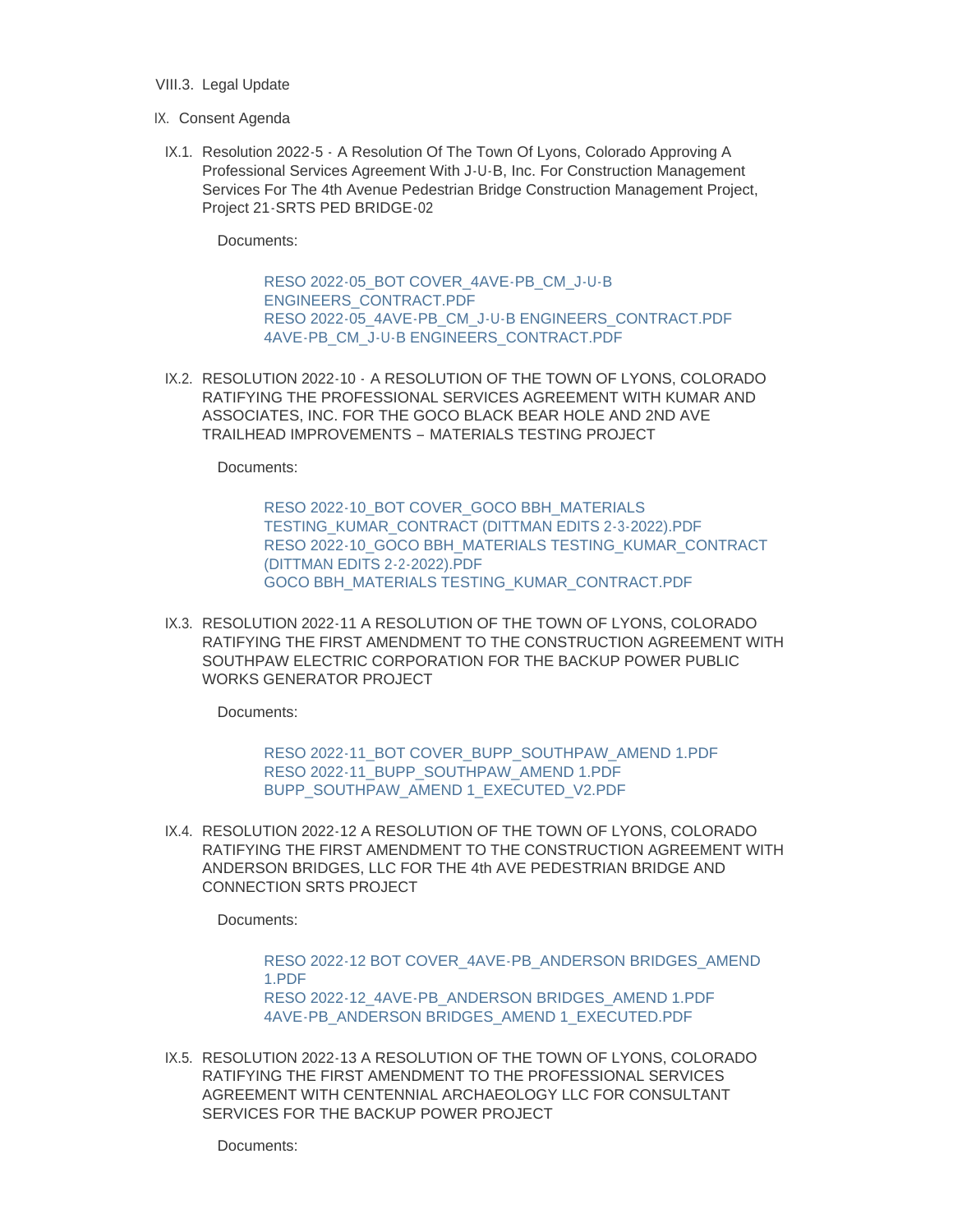[2022-13\\_BOT COVER\\_BUPP\\_CENTENNIAL\\_AMEND 1.PDF](https://www.townoflyons.com/AgendaCenter/ViewFile/Item/9780?fileID=20183) [RESO 2022-13\\_BUPP\\_CENTENNIAL\\_AMEND 1.PDF](https://www.townoflyons.com/AgendaCenter/ViewFile/Item/9780?fileID=20185) [BUPP\\_CENTENNIAL\\_AMEND 1\\_EXECUTED.PDF](https://www.townoflyons.com/AgendaCenter/ViewFile/Item/9780?fileID=20184)

IX.6. RESOLUTION NO. 2022-14 A RESOLUTION OF THE TOWN OF LYONS, COLORADO CANCELLING THE APRIL 5, 2022, TOWN OF LYONS REGULAR MUNICIPAL ELECTION AND DECLARING THE CANDIDATES FOR THE OFFICES OF MAYOR AND TRUSTEE ELECTED

Documents:

[RESO 2022-14 CANCELLING ELECTION \(DITTMAN EDITS 2-3-2022\).PDF](https://www.townoflyons.com/AgendaCenter/ViewFile/Item/9781?fileID=20186)

IX.7. RESOLUTION 2022-15 A RESOLUTION OF THE TOWN OF LYONS, COLORADO APPROVING THE LYONS URBAN RENEWAL AUTHORITY GUARDRAILS

Documents:

[2022-15 COVER LURA GUARDRAILS.PDF](https://www.townoflyons.com/AgendaCenter/ViewFile/Item/9782?fileID=20189) [RESO 2022-15 LURA GUARDRAILS AND EXHIBIT.PDF](https://www.townoflyons.com/AgendaCenter/ViewFile/Item/9782?fileID=20188) [GUARDRAILS FOR LURA EXHIBIT A.PDF](https://www.townoflyons.com/AgendaCenter/ViewFile/Item/9782?fileID=20187)

IX.8. RESOLUTION 2022-16 A RESOLUTION OF THE TOWN OF LYONS APPROVING A CONTRACT WITH WHC FTC, LLC D/B/A ZTRIP FOR TRANSPORTATION SERVICES IN 2022

Documents:

[1.COVER MEMO ZTRIP PSA.PDF](https://www.townoflyons.com/AgendaCenter/ViewFile/Item/9783?fileID=20190) [2.RESOLUTION-2022-16 ZTRIP FOR 2022 SERVICES.PDF](https://www.townoflyons.com/AgendaCenter/ViewFile/Item/9783?fileID=20191) [3.ZTRIP PSA 2022-FINAL.PDF](https://www.townoflyons.com/AgendaCenter/ViewFile/Item/9783?fileID=20192)

IX.9. RESOLUTION 2022-17 - A RESOLUTION OF THE TOWN OF LYONS, COLORADO AWARDING A CONSTRUCTION AGREEMENT FOR THE LYONS BOHN PARK BALL FIELDS DRAINAGE IMPROVEMENT PROJECT WITH WALSH CONSTRUCTION

Documents:

[RESO 2022-17\\_BOT COVER\\_LYONS BOHN PARK BALLFIELD DRAINAGE](https://www.townoflyons.com/AgendaCenter/ViewFile/Item/9794?fileID=20298)  IMPROVEMENT PROJECT.PDF [RESO 2022-17\\_RESO-LYONS BOHN PARK BALLFIELD DRAINAGE](https://www.townoflyons.com/AgendaCenter/ViewFile/Item/9794?fileID=20299)  PROJECT.PDF [2022- 17 - CONSTRUCTION AGREEEMENT-LYONS BOHN PARK](https://www.townoflyons.com/AgendaCenter/ViewFile/Item/9794?fileID=20300)  BALLFIELD DRAINAGE IMPROVEMENT PROJECT-WALSH.PDF [LYONS BOHN PARK BALL FIELD DRAINAGE-EXHIBIT 1.PDF](https://www.townoflyons.com/AgendaCenter/ViewFile/Item/9794?fileID=20296) [BOHN PARK DRAINAGE PLAN-REV2 1-24-22-EXHIBIT 2.PDF](https://www.townoflyons.com/AgendaCenter/ViewFile/Item/9794?fileID=20294) [BOHN PARK DRAINAGE SKETCH-EXHIBIT 3.PDF](https://www.townoflyons.com/AgendaCenter/ViewFile/Item/9794?fileID=20295) [LYONS BOHN PARK BALL FIELD DRAINAGE-EXHIBIT 4.PDF](https://www.townoflyons.com/AgendaCenter/ViewFile/Item/9794?fileID=20297)

IX.10. February Accounts Payable

Documents:

[BOT PAYABLES 02.07.2022.PDF](https://www.townoflyons.com/AgendaCenter/ViewFile/Item/9784?fileID=20193) [UNPAID INVOICE REPORT 02.07.2022.PDF](https://www.townoflyons.com/AgendaCenter/ViewFile/Item/9784?fileID=20194)

IX.11. January 18, 2022 Regular BOT Meeting Minutes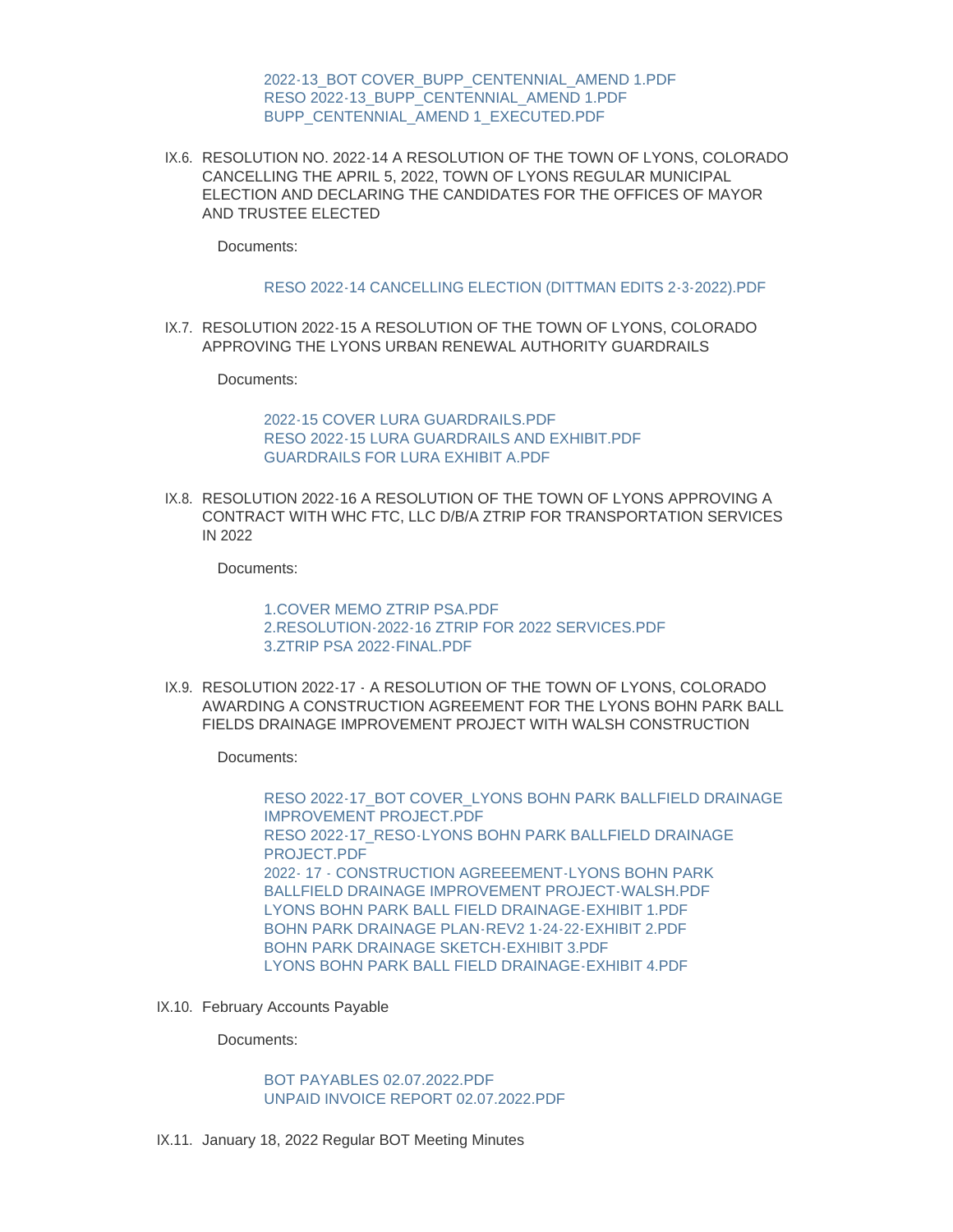Documents:

#### [JAN 18 2022 MINUTES.PDF](https://www.townoflyons.com/AgendaCenter/ViewFile/Item/9785?fileID=20196)

- X. Items Removed From The Consent Agenda
- XI. Ordinances And Public Hearings
- XI.1. PUBLIC HEARING RESOLUTION 2022-18 A RESOLUTION OF THE TOWN OF LYONS, COLORADO APPROVING OR DENYING A DEVELOPMENT PLAN (343, 347, 349, And 355 Main Street – Lyons Hotel)

Documents:

[COVERSHT\\_RESO2022-18\\_LYONS\\_HOTEL.PDF](https://www.townoflyons.com/AgendaCenter/ViewFile/Item/9786?fileID=20207) [ATTACH1\\_RESOLUTION 2022-18 APPROVAL OF DEVELOPMENT PLAN -](https://www.townoflyons.com/AgendaCenter/ViewFile/Item/9786?fileID=20208) MOSS ROCK (DITTMAN DRAFT 2-2-2022).PDF [ATTACH2\\_PCDC 2022-2.PDF](https://www.townoflyons.com/AgendaCenter/ViewFile/Item/9786?fileID=20209) [ATTACH3\\_PCDC MINUTES 01.24.2022 DRAFT.PDF](https://www.townoflyons.com/AgendaCenter/ViewFile/Item/9786?fileID=20210) [ATTACH4\\_LYONSHOTELDEVELOPMENTPLANREVIEWREPORT.PDF](https://www.townoflyons.com/AgendaCenter/ViewFile/Item/9786?fileID=20201) [ATTACH5\\_20220203 LYONS HOTEL PLANNING.PDF](https://www.townoflyons.com/AgendaCenter/ViewFile/Item/9786?fileID=20202) [ATTACH6\\_LYONSHOTELDEVELOPMENTPLANAPP.PDF](https://www.townoflyons.com/AgendaCenter/ViewFile/Item/9786?fileID=20203) [ATTACH7\\_DOWNTOWNPARKINGSTUDY.PDF](https://www.townoflyons.com/AgendaCenter/ViewFile/Item/9786?fileID=20204) [ATTACH9\\_HOTELFEASIBILITYSTUDY.PDF](https://www.townoflyons.com/AgendaCenter/ViewFile/Item/9786?fileID=20205) [ATTACH10\\_US36CONCEPT.PDF](https://www.townoflyons.com/AgendaCenter/ViewFile/Item/9786?fileID=20206)

XI.1.a. Referral Agency Responses

Documents:

[REFERRALRESPONSES\\_CONSOLIDATED.PDF](https://www.townoflyons.com/AgendaCenter/ViewFile/Item/9824?fileID=20356)

XI.1.b. Moss Rock Public Comments

Documents:

[PUBLIC COMMENTS-MOSS ROCK BHAN-GUEST.PDF](https://www.townoflyons.com/AgendaCenter/ViewFile/Item/9791?fileID=20211) [PUBLIC COMMENTS-MOSS ROCK BISHOP-LEONARD.PDF](https://www.townoflyons.com/AgendaCenter/ViewFile/Item/9791?fileID=20212) [PUBLIC COMMENTS-MOSS ROCK BOLKOVATZ.PDF](https://www.townoflyons.com/AgendaCenter/ViewFile/Item/9791?fileID=20213) [PUBLIC COMMENTS-MOSS ROCK CONIGLIARO.PDF](https://www.townoflyons.com/AgendaCenter/ViewFile/Item/9791?fileID=20214) [PUBLIC COMMENTS-MOSS ROCK DABBS-LIBIN.PDF](https://www.townoflyons.com/AgendaCenter/ViewFile/Item/9791?fileID=20215) [PUBLIC COMMENTS-MOSS ROCK DANDENEAU.PDF](https://www.townoflyons.com/AgendaCenter/ViewFile/Item/9791?fileID=20216) PUBLIC COMMENTS-MOSS ROCK DENTON PDF [PUBLIC COMMENTS-MOSS ROCK DENTON2.PDF](https://www.townoflyons.com/AgendaCenter/ViewFile/Item/9791?fileID=20218) [PUBLIC COMMENTS-MOSS ROCK DISALVO.PDF](https://www.townoflyons.com/AgendaCenter/ViewFile/Item/9791?fileID=20219) [PUBLIC COMMENTS-MOSS ROCK FLYNN.PDF](https://www.townoflyons.com/AgendaCenter/ViewFile/Item/9791?fileID=20220) [PUBLIC COMMENTS-MOSS ROCK FORSTER.PDF](https://www.townoflyons.com/AgendaCenter/ViewFile/Item/9791?fileID=20221) [PUBLIC COMMENTS-MOSS ROCK FREEHILL.PDF](https://www.townoflyons.com/AgendaCenter/ViewFile/Item/9791?fileID=20222) [PUBLIC COMMENTS-MOSS ROCK GREENE.PDF](https://www.townoflyons.com/AgendaCenter/ViewFile/Item/9791?fileID=20223) [PUBLIC COMMENTS-MOSS ROCK HIRT.PDF](https://www.townoflyons.com/AgendaCenter/ViewFile/Item/9791?fileID=20224) [PUBLIC COMMENTS-MOSS ROCK HUBNER.PDF](https://www.townoflyons.com/AgendaCenter/ViewFile/Item/9791?fileID=20225) [PUBLIC COMMENTS-MOSS ROCK JANE.PDF](https://www.townoflyons.com/AgendaCenter/ViewFile/Item/9791?fileID=20226) [PUBLIC COMMENTS-MOSS ROCK JOWETT.PDF](https://www.townoflyons.com/AgendaCenter/ViewFile/Item/9791?fileID=20227) [PUBLIC COMMENTS-MOSS ROCK KALYAN.PDF](https://www.townoflyons.com/AgendaCenter/ViewFile/Item/9791?fileID=20228) [PUBLIC COMMENTS-MOSS ROCK KLOPFENSTEIN.PDF](https://www.townoflyons.com/AgendaCenter/ViewFile/Item/9791?fileID=20229) [PUBLIC COMMENTS-MOSS ROCK KROLL.PDF](https://www.townoflyons.com/AgendaCenter/ViewFile/Item/9791?fileID=20230) [PUBLIC COMMENTS-MOSS ROCK LYONS AREA CHAMBER OF](https://www.townoflyons.com/AgendaCenter/ViewFile/Item/9791?fileID=20231)  COMMERCE.PDF [PUBLIC COMMENTS-MOSS ROCK MANNERING.PDF](https://www.townoflyons.com/AgendaCenter/ViewFile/Item/9791?fileID=20232)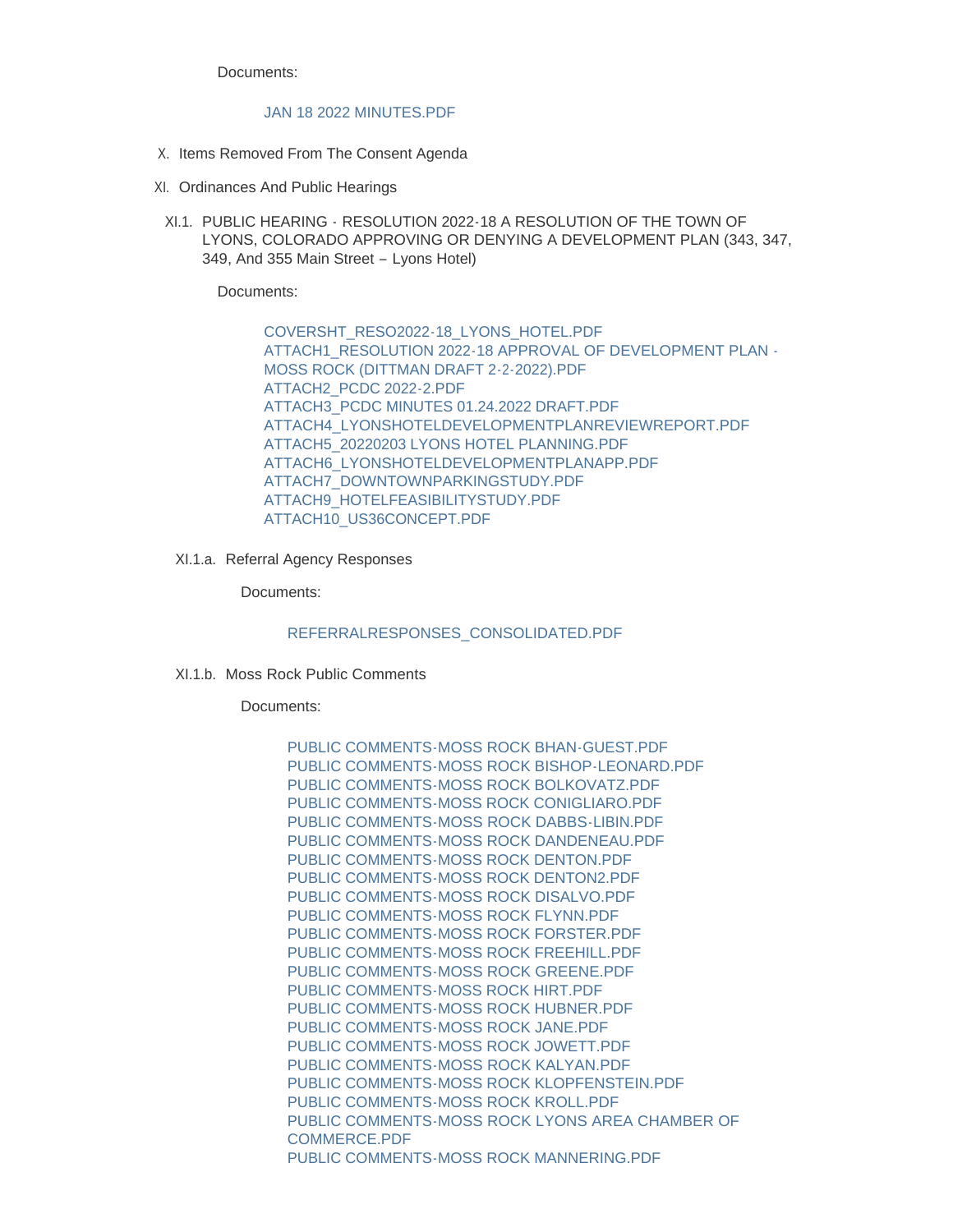[PUBLIC COMMENTS-MOSS ROCK MASON.PDF](https://www.townoflyons.com/AgendaCenter/ViewFile/Item/9791?fileID=20233) [PUBLIC COMMENTS-MOSS ROCK MATSCH.PDF](https://www.townoflyons.com/AgendaCenter/ViewFile/Item/9791?fileID=20234) [PUBLIC COMMENTS-MOSS ROCK MONINGER.PDF](https://www.townoflyons.com/AgendaCenter/ViewFile/Item/9791?fileID=20235) [PUBLIC COMMENTS-MOSS ROCK MOYLE.PDF](https://www.townoflyons.com/AgendaCenter/ViewFile/Item/9791?fileID=20236) [PUBLIC COMMENTS-MOSS ROCK OURSLER.PDF](https://www.townoflyons.com/AgendaCenter/ViewFile/Item/9791?fileID=20237) [PUBLIC COMMENTS-MOSS ROCK RIVERS.PDF](https://www.townoflyons.com/AgendaCenter/ViewFile/Item/9791?fileID=20238) [PUBLIC COMMENTS-MOSS ROCK SANTESTEBAN.PDF](https://www.townoflyons.com/AgendaCenter/ViewFile/Item/9791?fileID=20239) [PUBLIC COMMENTS-MOSS ROCK SCOTT.PDF](https://www.townoflyons.com/AgendaCenter/ViewFile/Item/9791?fileID=20240) [PUBLIC COMMENTS-MOSS ROCK SOBIENIAK.PDF](https://www.townoflyons.com/AgendaCenter/ViewFile/Item/9791?fileID=20241) [PUBLIC COMMENTS-MOSS ROCK SPARKS.PDF](https://www.townoflyons.com/AgendaCenter/ViewFile/Item/9791?fileID=20242) [PUBLIC COMMENTS-MOSS ROCK VAN METER.PDF](https://www.townoflyons.com/AgendaCenter/ViewFile/Item/9791?fileID=20243) [PUBLIC COMMENTS-MOSS ROCK WECHSLER.PDF](https://www.townoflyons.com/AgendaCenter/ViewFile/Item/9791?fileID=20244) [PUBLIC COMMENTS-MOSS ROCK ZEIGLER.PDF](https://www.townoflyons.com/AgendaCenter/ViewFile/Item/9791?fileID=20245) [PUBLIC COMMENTS-MOSS ROCK ZILLING.PDF](https://www.townoflyons.com/AgendaCenter/ViewFile/Item/9791?fileID=20246) [\\_PUBLIC COMMENTS- MOSS ROCK BRIGHTON.PDF](https://www.townoflyons.com/AgendaCenter/ViewFile/Item/9791?fileID=20247) PUBLIC COMMENTS- MOSS ROCK SCHNABEL.PDF PUBLIC COMMENTS- MOSS ROCK SPARKS.PDF [\\_PUBLIC COMMENTS- MOSS ROCK BROWNWELL.PDF](https://www.townoflyons.com/AgendaCenter/ViewFile/Item/9791?fileID=20250) [\\_PUBLIC COMMENTS- MOSS ROCK CONIGLIARO.PDF](https://www.townoflyons.com/AgendaCenter/ViewFile/Item/9791?fileID=20251) PUBLIC COMMENTS- MOSS ROCK DECOSTER.PDF [\\_PUBLIC COMMENTS- MOSS ROCK DENTON.PDF](https://www.townoflyons.com/AgendaCenter/ViewFile/Item/9791?fileID=20253) [\\_PUBLIC COMMENTS- MOSS ROCK DONNELLY.PDF](https://www.townoflyons.com/AgendaCenter/ViewFile/Item/9791?fileID=20254) [\\_PUBLIC COMMENTS- MOSS ROCK FLYNN R.PDF](https://www.townoflyons.com/AgendaCenter/ViewFile/Item/9791?fileID=20255) [\\_PUBLIC COMMENTS- MOSS ROCK FLYNN.PDF](https://www.townoflyons.com/AgendaCenter/ViewFile/Item/9791?fileID=20256) [\\_PUBLIC COMMENTS- MOSS ROCK GIBSON.PDF](https://www.townoflyons.com/AgendaCenter/ViewFile/Item/9791?fileID=20257) [\\_PUBLIC COMMENTS- MOSS ROCK GRIEST.PDF](https://www.townoflyons.com/AgendaCenter/ViewFile/Item/9791?fileID=20258) PUBLIC COMMENTS- MOSS ROCK HOSKINS.PDF [\\_PUBLIC COMMENTS- MOSS ROCK INGLIS.PDF](https://www.townoflyons.com/AgendaCenter/ViewFile/Item/9791?fileID=20260) [\\_PUBLIC COMMENTS- MOSS ROCK JACOBS.PDF](https://www.townoflyons.com/AgendaCenter/ViewFile/Item/9791?fileID=20261) PUBLIC COMMENTS- MOSS ROCK JANE.PDF PUBLIC COMMENTS- MOSS ROCK KALYAN.PDF PUBLIC COMMENTS- MOSS ROCK LEWIS.PDF [\\_PUBLIC COMMENTS- MOSS ROCK LYONS CATHOLIC](https://www.townoflyons.com/AgendaCenter/ViewFile/Item/9791?fileID=20265)  COMMUNITY.PDF PUBLIC COMMENTS- MOSS ROCK MAGDALENA.PDF [\\_PUBLIC COMMENTS- MOSS ROCK MARSHALL.PDF](https://www.townoflyons.com/AgendaCenter/ViewFile/Item/9791?fileID=20267) [\\_PUBLIC COMMENTS- MOSS ROCK MELIS.PDF](https://www.townoflyons.com/AgendaCenter/ViewFile/Item/9791?fileID=20268) PUBLIC COMMENTS- MOSS ROCK PELTA.PDF [\\_PUBLIC COMMENTS- MOSS ROCK SHELTON.PDF](https://www.townoflyons.com/AgendaCenter/ViewFile/Item/9791?fileID=20270) [\\_PUBLIC COMMENTS- MOSS ROCK SPARKS 2.PDF](https://www.townoflyons.com/AgendaCenter/ViewFile/Item/9791?fileID=20271) [\\_PUBLIC COMMENTS- MOSS ROCK SPARKS.PDF](https://www.townoflyons.com/AgendaCenter/ViewFile/Item/9791?fileID=20272) PUBLIC COMMENTS- MOSS ROCK TROMBELY.PDF PUBLIC COMMENTS- MOSS ROCK VANDENBOS.PDF [\\_PUBLIC COMMENTS- MOSS ROCK WRIGHT.PDF](https://www.townoflyons.com/AgendaCenter/ViewFile/Item/9791?fileID=20275) [PUBLIC COMMENTS- MOSS ROCK BANTA.PDF](https://www.townoflyons.com/AgendaCenter/ViewFile/Item/9791?fileID=20276) [PUBLIC COMMENTS- MOSS ROCK CHRISTIANSON.PDF](https://www.townoflyons.com/AgendaCenter/ViewFile/Item/9791?fileID=20277) [PUBLIC COMMENTS- MOSS ROCK DUCKER.PDF](https://www.townoflyons.com/AgendaCenter/ViewFile/Item/9791?fileID=20278) [PUBLIC COMMENTS- MOSS ROCK FRANCIS.PDF](https://www.townoflyons.com/AgendaCenter/ViewFile/Item/9791?fileID=20279) [PUBLIC COMMENTS- MOSS ROCK GARHART.PDF](https://www.townoflyons.com/AgendaCenter/ViewFile/Item/9791?fileID=20280) [PUBLIC COMMENTS- MOSS ROCK HIGH STREET BUSINESSES.PDF](https://www.townoflyons.com/AgendaCenter/ViewFile/Item/9791?fileID=20281) [PUBLIC COMMENTS- MOSS ROCK MARSHALL.PDF](https://www.townoflyons.com/AgendaCenter/ViewFile/Item/9791?fileID=20282) [PUBLIC COMMENTS- MOSS ROCK PLAVIDAL.PDF](https://www.townoflyons.com/AgendaCenter/ViewFile/Item/9791?fileID=20283) [PUBLIC COMMENTS- MOSS ROCK SOHLDEN.PDF](https://www.townoflyons.com/AgendaCenter/ViewFile/Item/9791?fileID=20284) [PUBLIC COMMENTS- MOSS ROCK SULLIVAN.PDF](https://www.townoflyons.com/AgendaCenter/ViewFile/Item/9791?fileID=20285) [PUBLIC COMMENTS- MOSS ROCK WRIGHT.PDF](https://www.townoflyons.com/AgendaCenter/ViewFile/Item/9791?fileID=20286) [PUBLIC COMMENTS-MOSS ROCK ALL COMMENT.PDF](https://www.townoflyons.com/AgendaCenter/ViewFile/Item/9791?fileID=20287) [PUBLIC COMMENTS-MOSS ROCK ALL COMMENTS.PDF](https://www.townoflyons.com/AgendaCenter/ViewFile/Item/9791?fileID=20288) [PUBLIC COMMENTS-MOSS ROCK BARBER.PDF](https://www.townoflyons.com/AgendaCenter/ViewFile/Item/9791?fileID=20289) [PUBLIC COMMENTS-MOSS ROCK BERTUZZI.PDF](https://www.townoflyons.com/AgendaCenter/ViewFile/Item/9791?fileID=20290)